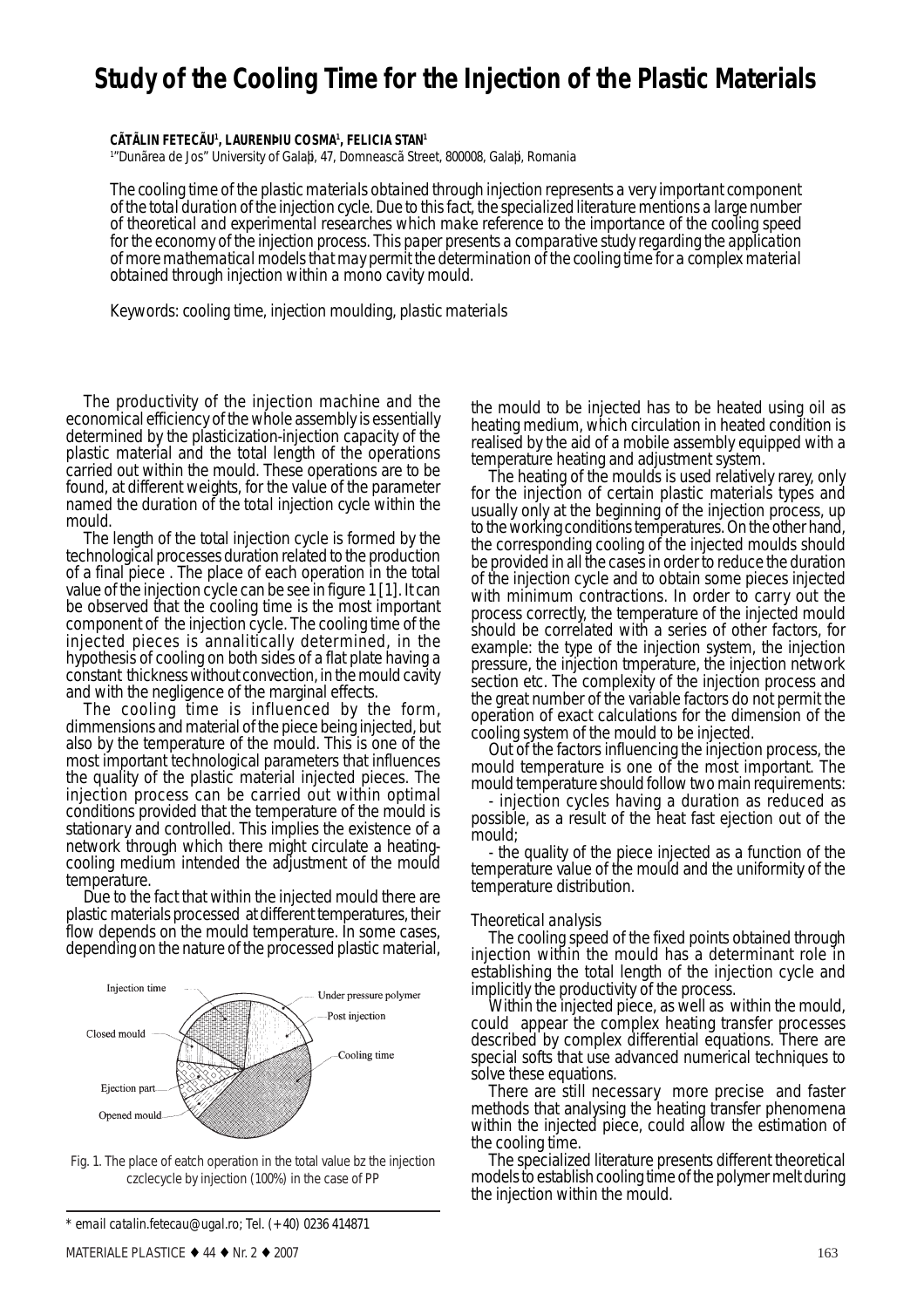Ballman and Shusman [2, 3] present the following relation for the cooling time calculation

$$
t = \frac{s^2}{2\pi\alpha} \cdot \ln\left[\frac{\pi}{4} \left(\frac{\theta_i - \theta_w}{\theta_e - \theta_w}\right)\right],\tag{1}
$$

where:

*t* is the cooling time, in [s];

*s* – the maximum cavity thickness, in [mm];

 $\alpha$  – the diffusivity coefficient, in  $\left[\text{mm}^{\frac{3}{2}}\cdot\text{s}\right]$ ];

 $\theta_i$  – the melt temperature at injection, in [ $\circ \overline{C}$ ];

 $\theta_w$  – the mould temperature, in [ $\circ$  C];

 $\theta_{\rm e}^{\rm v}$  the ejection temperature [ $\circ$ C].

Busch, Field si Rosato [2, 3] have proposed a model in order to estimate the cooling time, also considering the part weight

$$
t = 1,35 \cdot \frac{s^2}{2\pi\alpha} \cdot \ln\left[\frac{8}{\pi^2} \left(\frac{\theta_i - \theta_w}{\theta_e - \theta_w}\right)\right] + 0,0151 \cdot w_p \cdot N_{cav} + 8,87, \tag{2}
$$

where:

 $W_p$  is the part weight;

 $N_{cav}^{\nu}$  - the number of cavities of the mould.

Yu and Sundelard [2, 5] have established a calculation relation of the cooling time and the ejection temperature, by using a combination of experimental, analytical and statistic methods:

$$
\theta_e^* = a_1 + a_2 \cdot \alpha + a_3 \cdot \theta_i + a_4 \cdot \theta_w; \tag{3}
$$

$$
t = b_1 + b_2 \cdot \frac{s^2}{\pi \alpha} \cdot \ln \frac{\pi \cdot \theta_e^*}{4} + b_3 \cdot \ln \theta_e^*;
$$
 (4)

where:

−1

a, b are constants that depend on the material;

 $\theta_e^*$  - the dimentionless ejection temperature, calculated with the expression

$$
\theta_e^* = \frac{\theta_i - \theta_w}{\theta_e - \theta_w}.
$$
 (5)

The equations (2) and (3) are characteristic for each plastic materia. For the amorphous materials with low thermic diffusivity, the amorpheous materials with high termic difussivity the crystalline and semicristalline materials can be used separate regression equations.

In the relations 1, 2, and 4, the diffusivity coefficient  $\alpha$  is considered to be constant. Due to the fact that the diffusivity is a time function, for the cooling time calculation, it is also recommended [6-8] to use an average value also called effective of the diffusivity,  $\alpha_{\text{eff}}$ 

$$
t = \frac{s^2}{\pi^2 \cdot \alpha_{\text{eff}}} \cdot \ln \left[ \frac{4}{\pi^2} \left( \frac{\theta_i - \theta_w}{\theta_e - \theta_w} \right) \right]. \tag{6}
$$

In the case of the semi-crystalline polymers, the cooling time is calculated with the relation [2]

$$
t = \frac{s^2}{\pi^2 \cdot \alpha_{\text{eff}}} \cdot \ln\left[\frac{8}{\pi^2} \left(\frac{\theta_i - \theta_w}{\theta_e - \theta_w}\right)\right].
$$
 (7)

For the thin walls pieces, Berlot [2, 6] proposes the following simplified equation

$$
t = k \cdot s^2, \tag{8}
$$

where:

k is a proportion constant depending on the cooling system quality of the mould, in [s/mm<sup>2</sup>];

s – the thickness of the piece in [mm].

Liang [2] considers that a unidimensional model is precise enough to estimate the cooling time

The distribution of the temperature in the piece is described by the equations of the thermic diffusivity

$$
\frac{\partial \theta}{\partial t} = \alpha_{\text{eff}} \cdot \frac{\partial^2 \theta}{\partial x^2},\tag{9}
$$

where x is the coordinate of the piece thickness (fig. 2)

The outline conditions and the initial conditions lead to



Fig. 2. Scheme of the heat transfer in the injected piece [2]

$$
\begin{cases}\n\theta\big|_{x=s_1} = \theta_w; \\
\frac{\partial \theta}{\partial x}\big|_{x=0} = 0; \\
\theta\big|_{t=0} = \theta_t \theta\big|_{t=0} = \theta.\n\end{cases}
$$
\n(10)

Liang [2], using the separation method of the variables of the model expressed by the relation (10), has obtained a solution in the form of the infinite series that lead to the calculation equation of the cooling time

$$
t = \frac{4 \cdot s_1^2}{\alpha_{\text{eff}}} \cdot \ln \left[ \frac{2\sqrt{2}}{\pi} \left( \frac{\theta_i - \theta_w}{\theta_e - \theta_w} \right) \right].
$$
 (11)

.

**Experimental part**<br>We intended to make a comparative study regarding the application of more mathematical models (relation  $\ddot{6}$ , 7, 11) that could allow the determination of the cooling time for a complex fixed part obtained through injection in a mono cavity mould.

There has been analysed the "flow condition modification piece" (fig. 3a)a component the structure of a water purification filter using finite element method (fig 3.b). The piece is fited within a water purification filter and helps to obtain an uniform jet at the ejection of this one. The fragmentation of the fluid mass through the lateral wing uniforms the flow direction within the filter towards the final part. The pressure losses within do not increase through this local fragmentation of the fluid mass.

The analysed piece is made up of PP type J-500 and  $s = 2.75$  mm (fig. 4).

The parameters of the process are:

 $\theta$ <sub>i</sub> = 250<sup>o</sup>C;  $\theta_w = 30$ °C;  $\theta_{\rm e}^{\prime\prime}$  = (85; 90; 95; 100) $^{\circ}$ C;  $\alpha_{\text{eff}}$ = 0.065.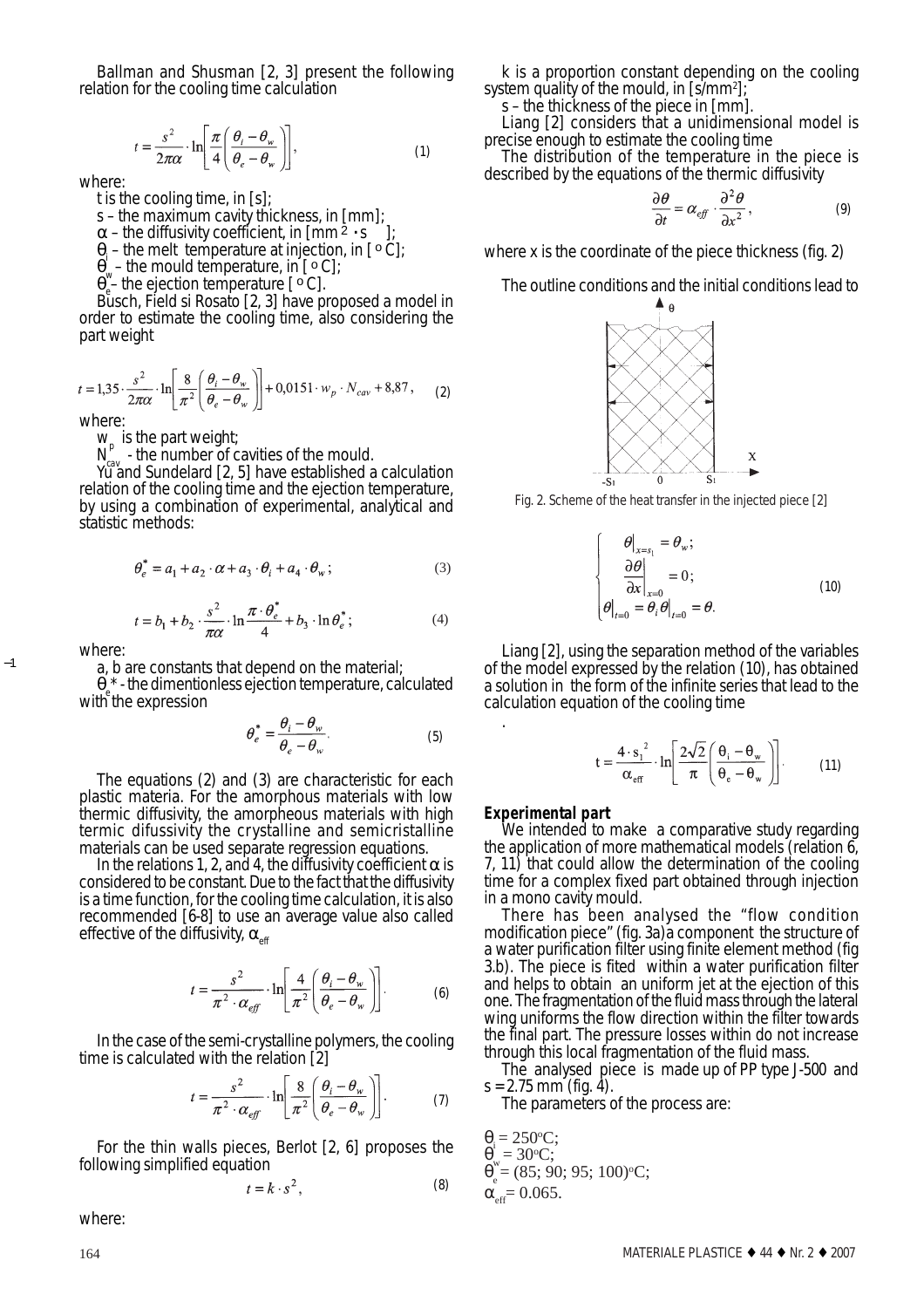

Fig. 3a. The analysed piece with fusion type elements; b. partial section within the water purification filter

Fig. 4. Scheme of the heating transfer in the "Flow condition modification piece"

| <b>Table 1</b>                                                        |  |  |  |  |
|-----------------------------------------------------------------------|--|--|--|--|
| THE VALUES OF THE COOLING TIME FOR THE PIECE ANALYSED USING DIFFERENT |  |  |  |  |
| MATHEMATICAL MODELS                                                   |  |  |  |  |

| $\theta_{\rm e}[^{\circ} \mathrm{C}]$ | t[s]      |           |            |
|---------------------------------------|-----------|-----------|------------|
|                                       | Ec. $(6)$ | Ec. $(7)$ | Ec. $(11)$ |
| 85                                    | 25        | 19,67     | 20,9       |
| 90                                    | 23,41     | 18,10     | 19,33      |
| 95                                    | 22,02     | 16,71     | 17,94      |
| 100                                   | 20,78     | 15,47     | 16,70      |

There have been determined the cooling time values for different ejection temperatures using the models described by the equations (6), (7) and (11). The obtained results have been centralized in table 1.

**Conclusions**<br>It can be observed that in all the analysed cases, after the calculations using different mathematical models, once the parameter increases, the cooling time decreases . The diminution of the cooling time leads to the decreases of the total decreases of the injection cycle and implicitly determines the increase of the productivity.

The parameter has a superior limit due to the fact that the ejection temperature of a piece in the mould should ensure the maintenance of the physical and geometrical properties of the injected piece after its cooling and until it reaches the temperature of the environment.

The cooling times calculated with the relations (6) and (11) are higher than the ones calculated with the equation (7) because, in the first two cases the temperature in the median plan has to be equal with the moulding temperature, while in the third case, there has been considered a medium temperature of the analysed fixed part section.<br>The values of the cooling time calculated with the

relations  $(6)$  and  $(11)$  are closer to the recommendations made as a result of the experimental studies[9], respectively  $t = (20 \div 90)$  s.

*Acknowledgments: This work was funded by MEdCT-ANCS, Grant CNCSIS A 674/2007 and CEEX M3-20/2006.*